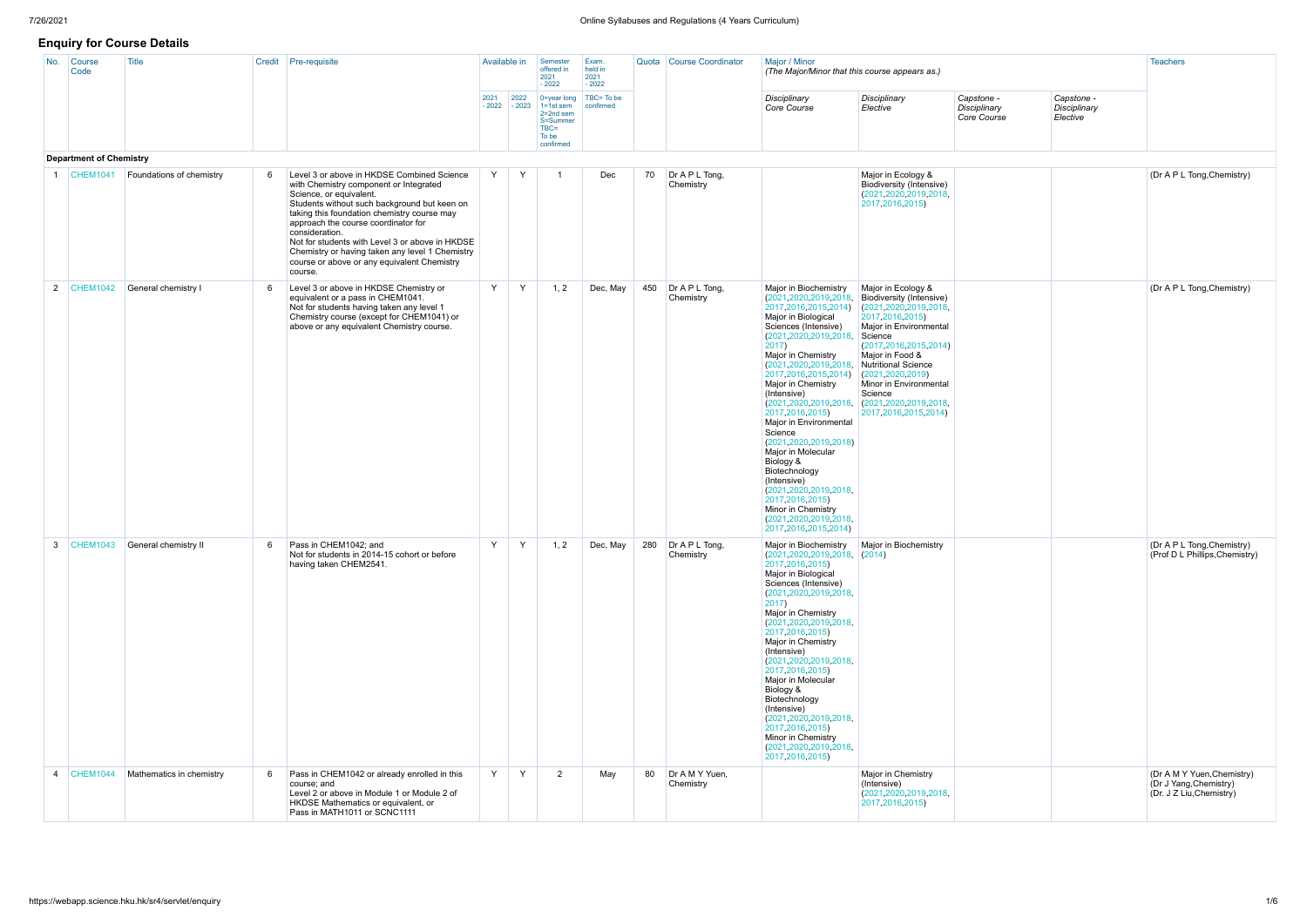## 7/26/2021 Online Syllabuses and Regulations (4 Years Curriculum)

| 5              | <b>CHEM2241</b> | Analytical chemistry I                      | 6 | Pass in CHEM1042 (for students admitted in<br>2014-15 or before);<br>Pass in CHEM1042; and Pass in CHEM1043, or<br>already enrolled in this course (for students<br>admitted in 2015-16 or thereafter)                                                                                                                                                                                         |              | Y | 1, 2           | Dec, May | 120 | Dr I K Chu (1st sem);<br>Dr E C M Tse (2nd<br>sem);, Chemistry | Major in Chemistry<br>(2021, 2020, 2019, 2018,<br>2017, 2016, 2015, 2014)<br>Major in Chemistry<br>(Intensive)<br>(2021, 2020, 2019, 2018,<br>2017, 2016, 2015)                                                                                 | Major in Environmental<br>Science<br>(2021, 2020, 2019, 2018,<br>2017, 2016, 2015, 2014)<br>Minor in Chemistry<br>(2021.2020.2019.2018,<br>2017, 2016, 2015, 2014)<br>Minor in Environmental<br>Science<br>(2017, 2016, 2015, 2014)                                                               |  |
|----------------|-----------------|---------------------------------------------|---|------------------------------------------------------------------------------------------------------------------------------------------------------------------------------------------------------------------------------------------------------------------------------------------------------------------------------------------------------------------------------------------------|--------------|---|----------------|----------|-----|----------------------------------------------------------------|-------------------------------------------------------------------------------------------------------------------------------------------------------------------------------------------------------------------------------------------------|---------------------------------------------------------------------------------------------------------------------------------------------------------------------------------------------------------------------------------------------------------------------------------------------------|--|
| 6              | <b>CHEM2341</b> | Inorganic chemistry I                       | 6 | Pass in CHEM1042; and NOT for students who<br>have passed in CHEM2041, or already enrolled<br>in this course (for students admitted in 2014-15<br>or before);<br>Pass in CHEM1042; and Pass in CHEM1043, or<br>already enrolled in this course; and NOT for<br>students who have passed in CHEM2041, or<br>already enrolled in this course (for students<br>admitted in 2015-16 or thereafter) | Y            | Y | 1, 2           | Dec, May | 120 | Dr H Y Au Yeung.<br>Chemistry                                  | Major in Chemistry<br>(2021, 2020, 2019, 2018,<br>2017, 2016, 2015, 2014)<br>Major in Chemistry<br>(Intensive)<br>(2021, 2020, 2019, 2018,<br>2017, 2016, 2015)                                                                                 | Minor in Chemistry<br>(2021.2020.2019.2018,<br>2017, 2016, 2015, 2014)                                                                                                                                                                                                                            |  |
| $\overline{7}$ | <b>CHEM2441</b> | Organic chemistry I                         | 6 | Pass in CHEM1042; and NOT for students who<br>have passed in CHEM2041, or already enrolled<br>in this course (for students admitted in 2014-15<br>or before);<br>Pass in CHEM1042; and Pass in CHEM1043, or<br>already enrolled in this course; and NOT for<br>students who have passed CHEM2041, or<br>already enrolled in this course (for students<br>admitted in 2015-16 or thereafter)    | Y            | Y | 1, 2           | Dec, May | 200 | Prof P Chiu, Chemistry                                         | Major in Biochemistry<br>(2021, 2020, 2019, 2018,<br>2017, 2016, 2015, 2014)<br>Major in Chemistry<br>(2021, 2020, 2019, 2018,<br>2017, 2016, 2015, 2014)<br>Major in Chemistry<br>(Intensive)<br>(2021, 2020, 2019, 2018)<br>2017, 2016, 2015) | Minor in Chemistry<br>(2021, 2020, 2019, 2018,<br>2017, 2016, 2015, 2014)                                                                                                                                                                                                                         |  |
| 8              | <b>CHEM2442</b> | Fundamentals of organic<br>chemistry        | 6 | Pass in CHEM1042; and<br>Not for students who have passed CHEM2441,<br>or have already enrolled in this course.                                                                                                                                                                                                                                                                                | $\mathsf{Y}$ | Y | 1              | Dec      | 100 | Dr P H Toy, Chemistry                                          |                                                                                                                                                                                                                                                 | Major in Environmental<br>Science<br>(2017, 2016, 2015, 2014)<br>Major in Food &<br><b>Nutritional Science</b><br>(2021, 2020, 2019)<br>Minor in Chemistry<br>(2021, 2020, 2019, 2018,<br>2017, 2016, 2015, 2014)<br>Minor in Environmental<br>Science<br>(2017, 2016, 2015, 2014)                |  |
| 9              | <b>CHEM2541</b> | Introductory physical chemistry             | 6 | Pass in CHEM1042: and NOT for students who<br>have passed CHEM2041, or already enrolled in<br>this course (for students admitted in 2014-15 or<br>before);<br>Pass in CHEM1042 and CHEM1043; and NOT<br>for students who have passed CHEM2041, or<br>already enrolled in this course (for students<br>admitted in 2015-16 or thereafter)                                                       | Y            | Y | $\overline{2}$ | May      | 100 | Dr J Y Tang, Chemistry                                         | Major in Chemistry<br>(2021, 2020, 2019, 2018,<br>2017, 2016, 2015, 2014)<br>Major in Chemistry<br>(Intensive)<br>(2021, 2020, 2019, 2018,<br>2017, 2016, 2015)                                                                                 | Major in Biochemistry<br>(2014)<br>Minor in Chemistry<br>(2021, 2020, 2019, 2018,<br>2017, 2016, 2015, 2014)                                                                                                                                                                                      |  |
|                | 10 CHEM3141     | <b>Environmental chemistry</b>              | 6 | Pass in CHEM2041 or CHEM2341 or<br>CHEM2441 or CHEM2442 or CHEM2541                                                                                                                                                                                                                                                                                                                            | Y            | Y | $\overline{2}$ | May      | 50  | Dr Y X Li, Chemistry                                           |                                                                                                                                                                                                                                                 | Major in Chemistry<br>(2014)<br>Major in Environmental<br>Science<br>(2021, 2020, 2019, 2018,<br>2017, 2016, 2015, 2014)<br>Minor in Chemistry<br>(2021, 2020, 2019, 2018,<br>2017, 2016, 2015, 2014)<br>Minor in Environmental<br>Science<br>(2021, 2020, 2019, 2018,<br>2017, 2016, 2015, 2014) |  |
| 11             | <b>CHEM3142</b> | Chemical process industries<br>and analysis | 6 | Pass in CHEM2241 or CHEM2341 or<br>CHEM2441 or CHEM2442 or CHEM2541                                                                                                                                                                                                                                                                                                                            | Y            | Y | $\overline{2}$ | May      | 60  | Prof G K Y Chan,<br>Chemistry                                  |                                                                                                                                                                                                                                                 | Major in Chemistry<br>(2014)<br>Minor in Chemistry<br>(2021, 2020, 2019, 2018,<br>2017, 2016, 2015, 2014)                                                                                                                                                                                         |  |
|                | 12 CHEM3143     | Introduction to materials<br>chemistry      | 6 | Pass in CHEM2441; and Pass in CHEM2541 or<br><b>CHEM2341</b>                                                                                                                                                                                                                                                                                                                                   | $\mathsf{Y}$ | Y | 1              | Dec      | 60  | Dr Y F Wang,<br>Chemistry                                      | Major in Chemistry<br>(Intensive)<br>(2021, 2020, 2019, 2018,<br>2017, 2016, 2015)                                                                                                                                                              | Major in Chemistry<br>(2014)<br>Minor in Chemistry<br>(2021, 2020, 2019, 2018,<br>2017, 2016, 2015, 2014)                                                                                                                                                                                         |  |

| (Dr E C M Tse, Chemistry)<br>(Dr I K Chu, Chemistry)<br>(Dr A M Y Yuen, Chemistry)<br>(Dr H Y Au Yeung, Chemistry)<br>(Prof H Z Sun, Chemistry)<br>(Prof P Chiu, Chemistry)<br>(Dr P H Toy, Chemistry)<br>(Dr J Y Tang, Chemistry)<br>(Dr Y X Li, Chemistry)<br>(Prof G K Y Chan, Chemistry)<br>(Visiting Professor, Chemistry)<br>(Dr Y F Wang, Chemistry) |  |  |
|-------------------------------------------------------------------------------------------------------------------------------------------------------------------------------------------------------------------------------------------------------------------------------------------------------------------------------------------------------------|--|--|
|                                                                                                                                                                                                                                                                                                                                                             |  |  |
|                                                                                                                                                                                                                                                                                                                                                             |  |  |
|                                                                                                                                                                                                                                                                                                                                                             |  |  |
|                                                                                                                                                                                                                                                                                                                                                             |  |  |
|                                                                                                                                                                                                                                                                                                                                                             |  |  |
|                                                                                                                                                                                                                                                                                                                                                             |  |  |
|                                                                                                                                                                                                                                                                                                                                                             |  |  |
|                                                                                                                                                                                                                                                                                                                                                             |  |  |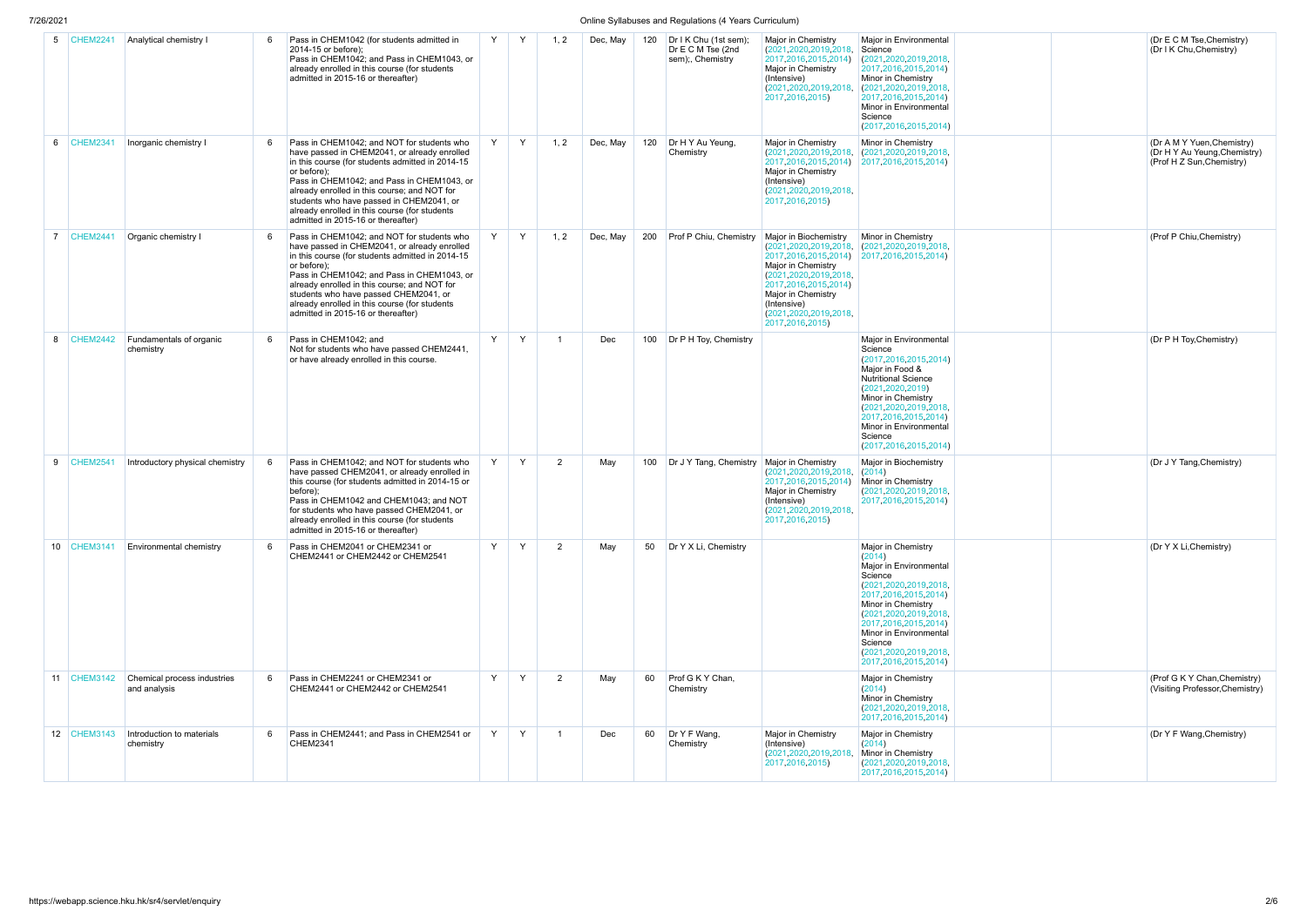### 7/26/2021 Online Syllabuses and Regulations (4 Years Curriculum)

| - - - - - - |                 |                                                                          |   |                                                                                                                                                                                                                                                                                                                                                                                                                                            |   |   |                |          |     | $S$ and $S$ and $S$ and $S$ and $S$ and $S$ and $S$ are $S$ and $S$ and $S$ and $S$ and $S$ are $S$ and $S$ are $S$ and $S$ are $S$ and $S$ are $S$ and $S$ are $S$ are $S$ and $S$ are $S$ are $S$ are $S$ and $S$ are $S$ a |                                                                                                                                                                 |                                                                                                                                                                                                                                                                   |  |
|-------------|-----------------|--------------------------------------------------------------------------|---|--------------------------------------------------------------------------------------------------------------------------------------------------------------------------------------------------------------------------------------------------------------------------------------------------------------------------------------------------------------------------------------------------------------------------------------------|---|---|----------------|----------|-----|-------------------------------------------------------------------------------------------------------------------------------------------------------------------------------------------------------------------------------|-----------------------------------------------------------------------------------------------------------------------------------------------------------------|-------------------------------------------------------------------------------------------------------------------------------------------------------------------------------------------------------------------------------------------------------------------|--|
|             | 13 CHEM3241     | Analytical chemistry II: chemical<br>instrumentation                     | 6 | Pass in CHEM2241                                                                                                                                                                                                                                                                                                                                                                                                                           | Y | Y |                | Dec      | 104 | Dr Y Li, Chemistry                                                                                                                                                                                                            | Major in Chemistry<br>(2021, 2020, 2019, 2018,<br>2017, 2016, 2015, 2014)<br>Major in Chemistry<br>(Intensive)<br>(2021, 2020, 2019, 2018,<br>2017, 2016, 2015) | Major in Environmental<br>Science<br>(2021, 2020, 2019, 2018,<br>2017, 2016, 2015, 2014)<br>Minor in Chemistry<br>(2021, 2020, 2019, 2018,<br>2017, 2016, 2015, 2014)<br>Minor in Environmental<br>Science<br>(2021, 2020, 2019, 2018,<br>2017, 2016, 2015, 2014) |  |
|             | 14 CHEM3242     | Food and water analysis                                                  | 6 | Pass in CHEM2041 or CHEM2241 or<br>CHEM2341 or CHEM2441 or CHEM2541.<br>Please note that School of Biological Sciences<br>stipulates that students who have passed in<br>CHEM3242 are not allowed to take BIOL3209<br>Food and nutrient analysis.                                                                                                                                                                                          | Y | Y | 2              | May      | 50  | Dr K K H Ng, Chemistry                                                                                                                                                                                                        |                                                                                                                                                                 | Major in Chemistry<br>(2014)<br>Major in Environmental<br>Science<br>(2017, 2016, 2015, 2014)<br>Minor in Chemistry<br>(2021, 2020, 2019, 2018,<br>2017, 2016, 2015, 2014)<br>Minor in Environmental<br>Science<br>(2017, 2016, 2015, 2014)                       |  |
| 15          | <b>CHEM3341</b> | Inorganic chemistry II                                                   | 6 | Pass in CHEM2341                                                                                                                                                                                                                                                                                                                                                                                                                           | Y | Y | 1              | Dec      | 90  | Prof V W W Yam,<br>Chemistry                                                                                                                                                                                                  | Major in Chemistry<br>(2021, 2020, 2019, 2018,<br>2017, 2016, 2015, 2014)<br>Major in Chemistry<br>(Intensive)<br>(2021, 2020, 2019, 2018,<br>2017, 2016, 2015) | Minor in Chemistry<br>(2021, 2020, 2019, 2018,<br>2017, 2016, 2015, 2014)                                                                                                                                                                                         |  |
| 16          | <b>CHEM3342</b> | Bioinorganic chemistry                                                   | 6 | Pass in CHEM2341                                                                                                                                                                                                                                                                                                                                                                                                                           | Y | Y | $\overline{2}$ | May      | 50  | Prof H Z Sun,<br>Chemistry                                                                                                                                                                                                    |                                                                                                                                                                 | Major in Chemistry<br>(2014)<br>Minor in Chemistry<br>(2021, 2020, 2019, 2018,<br>2017, 2016, 2015, 2014)                                                                                                                                                         |  |
| 17          | <b>CHEM3441</b> | Organic chemistry II                                                     | 6 | Pass in CHEM2441<br>[Remarks: CHEM3441 has been changed to<br>lecture-based course from semester 2, 2015-<br>16. For Chemistry students who admitted in<br>2014-15 or before, they must enroll also<br>CHEM3443 for enrolling CHEM3441 (new<br>version without lab component) to meet the<br>Chemistry Major requirements.]                                                                                                                | Y | Y | 1, 2           | Dec, May | 300 | Dr Z X Huang (1st<br>sem); Prof X Y Li (2nd<br>sem), Chemistry                                                                                                                                                                | Major in Chemistry<br>(2021, 2020, 2019, 2018,<br>2017, 2016, 2015, 2014)<br>Major in Chemistry<br>(Intensive)<br>(2021, 2020, 2019, 2018,<br>2017, 2016, 2015) | Major in Biochemistry<br>(2021, 2020, 2019, 2018,<br>2017, 2016, 2015, 2014)<br>Minor in Chemistry<br>(2021, 2020, 2019, 2018,<br>2017, 2016, 2015, 2014)                                                                                                         |  |
|             | 18 CHEM3442     | Organic chemistry of<br>biomolecules                                     | 6 | Pass in CHEM2442 or CHEM3441                                                                                                                                                                                                                                                                                                                                                                                                               | Y | Y |                | Dec      | 50  | Dr P H Toy, Chemistry                                                                                                                                                                                                         |                                                                                                                                                                 | Major in Chemistry<br>(2014)<br>Minor in Chemistry<br>(2021, 2020, 2019, 2018,<br>2017, 2016, 2015, 2014)                                                                                                                                                         |  |
| 19          | <b>CHEM3443</b> | Organic chemistry laboratory                                             | 6 | Pass in CHEM2441; and pass in CHEM3441, or<br>already enrolled in this course;<br>NOT for students who have passed CHEM3441A<br>in semester 1, 2015-16, or CHEM3441 in or<br>before 2014-2015 (for students admitted in 2014-<br>15 or before)<br>Pass in CHEM2441 or CHEM2442 or<br>CHEM2443; and Pass in CHEM3441 or<br>CHEM3442, or already enrolled in any of these<br>two courses (for students admitted in 2015-16 or<br>thereafter) | Y | Y | 1, 2           | Dec, May | 80  | Dr A M Y Yuen.<br>Chemistry                                                                                                                                                                                                   | Major in Chemistry<br>(2021, 2020, 2019, 2018,<br>2017, 2016, 2015)<br>Major in Chemistry<br>(Intensive)<br>(2021, 2020, 2019, 2018,<br>2017, 2016, 2015)       | Major in Chemistry<br>(2014)<br>Minor in Chemistry<br>(2021, 2020, 2019, 2018,<br>2017, 2016, 2015, 2014)                                                                                                                                                         |  |
| 20          | <b>CHEM3445</b> | Integrated laboratory                                                    | 6 | Pass in CHEM3443 or already enrolled in this<br>course                                                                                                                                                                                                                                                                                                                                                                                     | Y | Y | S              | No exam  | 20  | Dr A M Y Yuen,<br>Chemistry                                                                                                                                                                                                   | Major in Chemistry<br>(Intensive)<br>(2021, 2020, 2019, 2018,<br>2017, 2016, 2015)                                                                              | Major in Chemistry<br>(2014)<br>Minor in Chemistry<br>(2021, 2020, 2019, 2018,<br>2017, 2016, 2015, 2014)                                                                                                                                                         |  |
| 21          | $ $ CHEM3541    | Physical chemistry: Introduction<br>to quantum chemistry                 | 6 | Pass in CHEM2541                                                                                                                                                                                                                                                                                                                                                                                                                           | Y | Y | $\mathbf 1$    | Dec      | 100 | Dr C Y Yam, Chemistry                                                                                                                                                                                                         | Major in Chemistry<br>(2021, 2020, 2019, 2018,<br>2017, 2016, 2015, 2014)<br>Major in Chemistry<br>(Intensive)<br>(2021, 2020, 2019, 2018,<br>2017, 2016, 2015) | Minor in Chemistry<br>(2021, 2020, 2019, 2018,<br>2017, 2016, 2015, 2014)                                                                                                                                                                                         |  |
|             | 22 CHEM3542     | Physical chemistry: statistical<br>thermodynamics and kinetics<br>theory | 6 | Pass in CHEM2541                                                                                                                                                                                                                                                                                                                                                                                                                           | Y | Y | $\overline{2}$ | May      | 50  | Dr. J Yang, Chemistry                                                                                                                                                                                                         | Major in Chemistry<br>(Intensive)<br>(2021, 2020, 2019, 2018,<br>2017, 2016, 2015)                                                                              | Major in Chemistry<br>(2014)<br>Minor in Chemistry<br>(2021, 2020, 2019, 2018,<br>2017, 2016, 2015, 2014)                                                                                                                                                         |  |

|  | (Dr I K Chu, Chemistry)<br>(Dr Y Li, Chemistry)                                   |
|--|-----------------------------------------------------------------------------------|
|  | (Dr K K H Ng, Chemistry)                                                          |
|  | (Dr A M Y Yuen, Chemistry)<br>(Prof V W W Yam, Chemistry)                         |
|  | (Dr H Y Au Yeung, Chemistry)<br>(Prof H Z Sun, Chemistry)                         |
|  | (Dr Z X Huang, Chemistry)<br>(Prof X D Li, Chemistry)<br>(Prof X Y Li, Chemistry) |
|  | (Dr P H Toy, Chemistry)<br>(Dr. Y X Li, Chemistry)                                |
|  | (Dr A M Y Yuen, Chemistry)<br>(Dr Y F Wang, Chemistry)                            |
|  | (Dr A M Y Yuen, Chemistry)<br>(Dr J He, Chemistry)                                |
|  | (Dr C Y Yam, Chemistry)                                                           |
|  | (Dr J Yang, Chemistry)                                                            |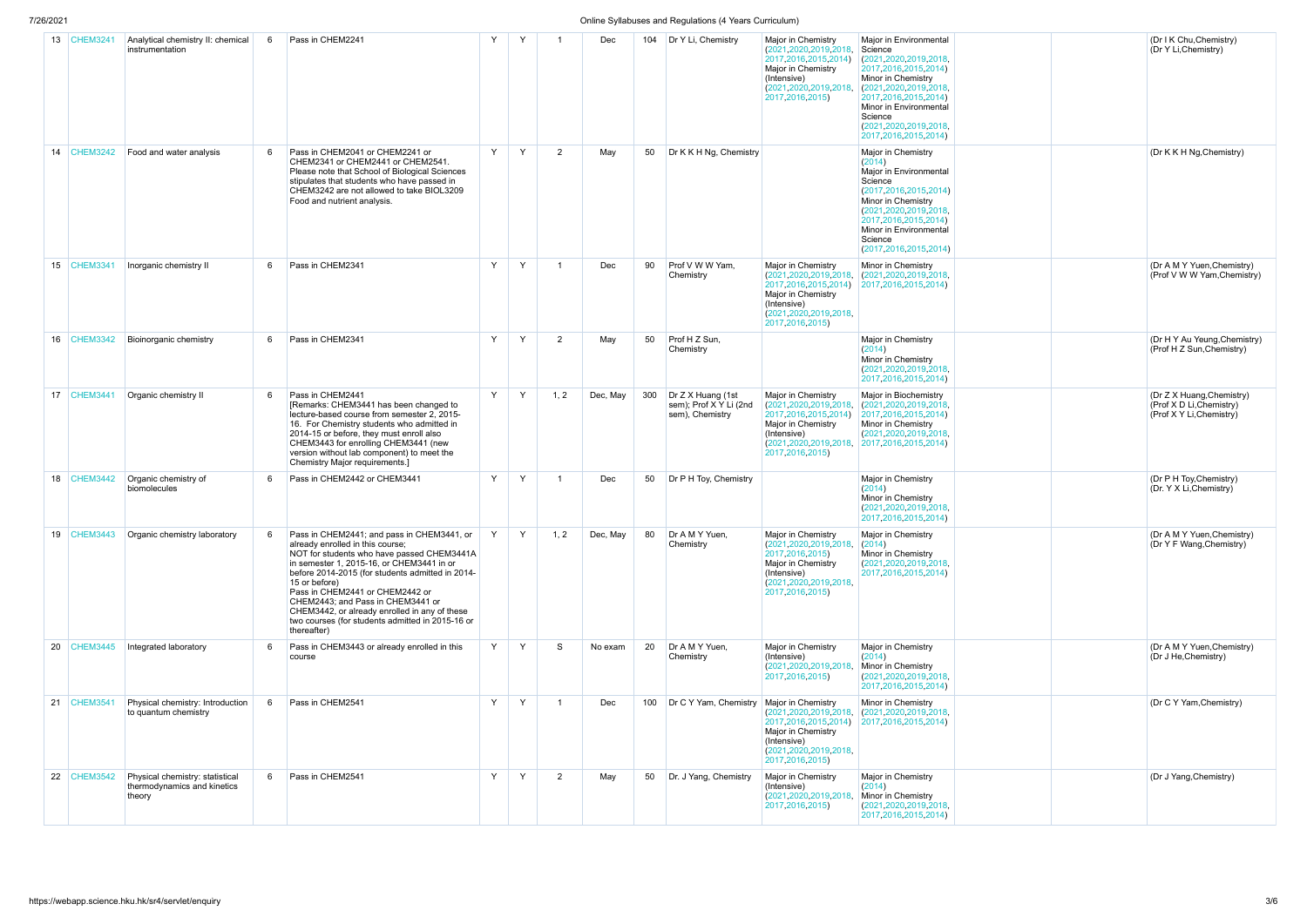| 7/26/2021 |                 |                                                        |   |                                                                                                                                                                                                                                                                                                                                                                                                                                                                                                                                                       |   |   |                |         |     | Online Syllabuses and Regulations (4 Years Curriculum) |                                                                                    |                                                                                                                                                                                                                                                                                                                              |
|-----------|-----------------|--------------------------------------------------------|---|-------------------------------------------------------------------------------------------------------------------------------------------------------------------------------------------------------------------------------------------------------------------------------------------------------------------------------------------------------------------------------------------------------------------------------------------------------------------------------------------------------------------------------------------------------|---|---|----------------|---------|-----|--------------------------------------------------------|------------------------------------------------------------------------------------|------------------------------------------------------------------------------------------------------------------------------------------------------------------------------------------------------------------------------------------------------------------------------------------------------------------------------|
| 23        | <b>CHEM3999</b> | Directed studies in chemistry                          | 6 | Pass in at least 24 credits of advanced level<br>disciplinary core/elective chemistry courses<br>(CHEM3XXX or CHEM4XXX) in the Chemistry<br>Major including a pass in CHEM2341 or<br>CHEM2441 or CHEM2442 or CHEM2541 or<br>CHEM3146.<br>This capstone course is for Chemistry Major/<br>Chemistry Major (Intensive) students only.<br>This course is designed for third year students<br>who would like to take an early experience on<br>research.<br>The earliest that a student is allowed to take this<br>capstone course is their year 3 study. | Y | Y | 1, 2           | No exam | --- | Prof D L Phillips,<br>Chemistry                        |                                                                                    | Minor in Chemistry<br>(2021, 2020, 2019, 2018,<br>2017, 2016, 2015, 2014)                                                                                                                                                                                                                                                    |
| 24        | <b>CHEM4142</b> | Symmetry, group theory and<br>applications             | 6 | Pass in CHEM3341                                                                                                                                                                                                                                                                                                                                                                                                                                                                                                                                      | Y | Y | $\overline{1}$ | Dec     | 60  | Dr E C M Tse,<br>Chemistry                             | Major in Chemistry<br>(Intensive)<br>(2021, 2020, 2019, 2018,<br>2017, 2016, 2015) | Major in Chemistry<br>(2021, 2020, 2019, 2018,<br>2017, 2016, 2015, 2014)<br>Minor in Chemistry<br>(2021, 2020, 2019, 2018,<br>2017, 2016, 2015, 2014)                                                                                                                                                                       |
| 25        | CHEM4144        | Advanced materials                                     | 6 | Pass in CHEM3143                                                                                                                                                                                                                                                                                                                                                                                                                                                                                                                                      | Y | Y | 2              | May     | 30  | Dr E C M Tse,<br>Chemistry                             | Major in Chemistry<br>(Intensive)<br>(2021, 2020, 2019, 2018,<br>2017, 2016, 2015) | Major in Chemistry<br>(2021, 2020, 2019, 2018)<br>2017, 2016, 2015, 2014)<br>Minor in Chemistry<br>(2021, 2020, 2019, 2018,<br>2017, 2016, 2015, 2014)                                                                                                                                                                       |
| 26        | <b>CHEM4145</b> | Medicinal chemistry                                    | 6 | Pass in CHEM3441 or CHEM3442; and Not for<br>students who have passed in BPHM3133, or<br>already enrolled in this course.                                                                                                                                                                                                                                                                                                                                                                                                                             | Y | Y | 2              | May     | 40  | Dr Y Li, Chemistry                                     |                                                                                    | Major in Biochemistry<br>(2021, 2020, 2019, 2018,<br>2017, 2016, 2015, 2014)<br>Major in Chemistry<br>(2021, 2020, 2019, 2018,<br>2017, 2016, 2015, 2014)<br>Major in Chemistry<br>(Intensive)<br>(2021, 2020, 2019, 2018,<br>2017, 2016, 2015)<br>Minor in Chemistry<br>(2021, 2020, 2019, 2018,<br>2017, 2016, 2015, 2014) |
| 27        | CHEM4147        | Supramolecular chemistry                               | 6 | Pass in CHEM3341 and CHEM3441                                                                                                                                                                                                                                                                                                                                                                                                                                                                                                                         | Y | Y | 2              | May     | 40  | Dr H Y Au-Yeung,<br>Chemistry                          |                                                                                    | Major in Chemistry<br>(2021, 2020, 2019, 2018,<br>2017, 2016, 2015, 2014)<br>Major in Chemistry<br>(Intensive)<br>(2021, 2020, 2019, 2018,<br>2017, 2016, 2015)<br>Minor in Chemistry<br>(2021, 2020, 2019, 2018,<br>2017, 2016, 2015, 2014)                                                                                 |
| 28        | CHEM4148        | Frontiers in Modern Chemical<br>Science                | 6 | Pass in CHEM3341 and CHEM3441.                                                                                                                                                                                                                                                                                                                                                                                                                                                                                                                        | Y | Y | 2              | May     | 60  | Prof X D Li. Chemistry                                 |                                                                                    | Major in Chemistry<br>(2021, 2020, 2019, 2018,<br>2017, 2016, 2015, 2014)<br>Major in Chemistry<br>(Intensive)<br>(2021, 2020, 2019, 2018,<br>2017 2016 2015)<br>Minor in Chemistry<br>(2021, 2020, 2019, 2018,<br>2017, 2016, 2015, 2014)                                                                                   |
| 29        | <b>CHEM4241</b> | Modern chemical<br>instrumentation and<br>applications | 6 | Pass in CHEM3241                                                                                                                                                                                                                                                                                                                                                                                                                                                                                                                                      | Y | Y | $\overline{1}$ | Dec     | 50  | Dr I K Chu, Chemistry                                  | Major in Chemistry<br>(Intensive)<br>(2021, 2020, 2019, 2018,<br>2017, 2016, 2015) | Major in Chemistry<br>(2021, 2020, 2019, 2018,<br>2017, 2016, 2015, 2014)<br>Minor in Chemistry<br>(2021, 2020, 2019, 2018,<br>2017, 2016, 2015, 2014)                                                                                                                                                                       |
| 30        | <b>CHEM4242</b> | Analytical chemistry                                   | 6 | Pass in CHEM3241 or CHEM3242                                                                                                                                                                                                                                                                                                                                                                                                                                                                                                                          | Y | Y | 2              | May     | 50  | Dr K K H Ng, Chemistry                                 |                                                                                    | Major in Chemistry<br>(2021, 2020, 2019, 2018,<br>2017, 2016, 2015, 2014)<br>Major in Chemistry<br>(Intensive)<br>(2021, 2020, 2019, 2018,<br>2017, 2016, 2015)<br>Minor in Chemistry<br>(2021, 2020, 2019, 2018,<br>2017, 2016, 2015, 2014)                                                                                 |

| Major in Chemistry<br>(2021, 2020, 2019, 2018,<br>2017, 2016, 2015, 2014)<br>Major in Chemistry<br>(Intensive)<br>(2021, 2020, 2019, 2018,<br>2017, 2016, 2015) | (Various teachers in the<br>Department, Chemistry)                                  |
|-----------------------------------------------------------------------------------------------------------------------------------------------------------------|-------------------------------------------------------------------------------------|
|                                                                                                                                                                 | (Dr E C M Tse, Chemistry)<br>(Dr K K H Ng, Chemistry)                               |
|                                                                                                                                                                 | (Dr E C M Tse, Chemistry)<br>(Dr K Okuro, Chemistry)                                |
|                                                                                                                                                                 | (Dr P H Toy, Chemistry)<br>(Dr Y Li, Chemistry)<br>(Prof X C Li, Chemistry)         |
|                                                                                                                                                                 | (Dr H Y Au-Yeung, Chemistry)<br>(Dr K Okuro, Chemistry)<br>(Dr Y F Wang, Chemistry) |
|                                                                                                                                                                 | (Dr J Y Tang, Chemistry)<br>(Prof X D Li, Chemistry)                                |
|                                                                                                                                                                 | (Dr I K Chu, Chemistry)<br>(Dr K Okuro, Chemistry)                                  |
|                                                                                                                                                                 | (Dr K K H Ng, Chemistry)                                                            |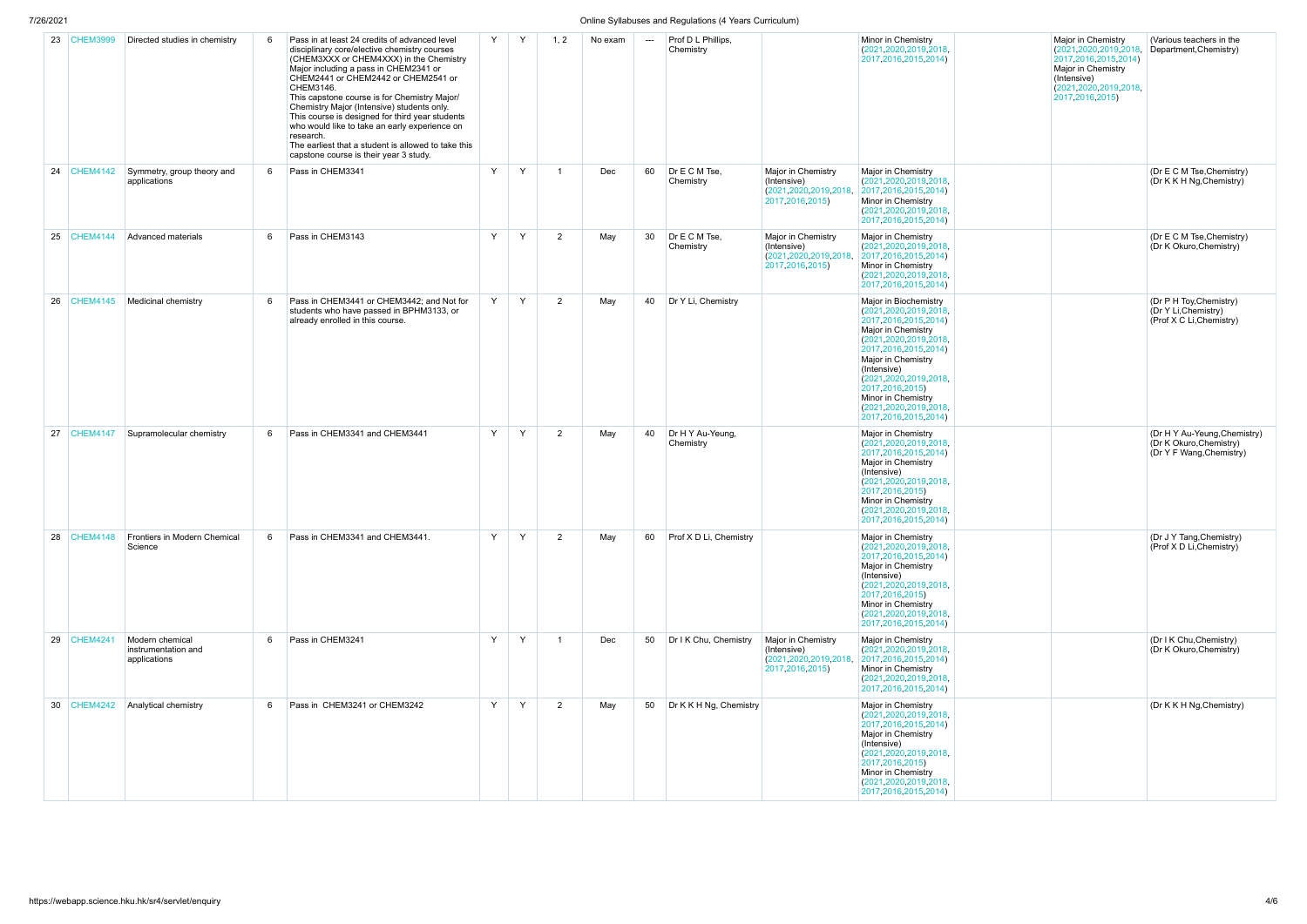| 7/26/2021 |                 |                                           |   |                                                                                  |   |   |                         |     |    | Online Syllabuses and Regulations (4 Years Curriculum) |                                                                                                                                                                                                                                                                                                                                                                                                              |
|-----------|-----------------|-------------------------------------------|---|----------------------------------------------------------------------------------|---|---|-------------------------|-----|----|--------------------------------------------------------|--------------------------------------------------------------------------------------------------------------------------------------------------------------------------------------------------------------------------------------------------------------------------------------------------------------------------------------------------------------------------------------------------------------|
| 31        | <b>CHEM4341</b> | Advanced inorganic chemistry              | 6 | Pass in CHEM3341                                                                 | Y | Y |                         | Dec | 50 | Prof C M Che,<br>Chemistry                             | Major in Chemistry<br>(2021, 2020, 2019, 2018,<br>2017, 2016, 2015, 2014)<br>Major in Chemistry<br>(Intensive)<br>(2021, 2020, 2019, 2018,<br>2017, 2016, 2015)<br>Minor in Chemistry<br>(2021, 2020, 2019, 2018,<br>2017, 2016, 2015, 2014)                                                                                                                                                                 |
| 32        | <b>CHEM4342</b> | Organometallic chemistry                  | 6 | Pass in CHEM3341                                                                 | Y | Y | $\overline{\mathbf{1}}$ | Dec | 40 | Dr. J Z Liu, Chemistry                                 | Major in Chemistry<br>(2021, 2020, 2019, 2018,<br>2017, 2016, 2015, 2014)<br>Major in Chemistry<br>(Intensive)<br>(2021, 2020, 2019, 2018,<br>2017, 2016, 2015)<br>Minor in Chemistry<br>(2021, 2020, 2019, 2018,<br>2017, 2016, 2015, 2014)                                                                                                                                                                 |
| 33        | <b>CHEM4441</b> | Advanced organic chemistry                | 6 | Pass in CHEM3441                                                                 | Y | Y |                         | Dec | 40 | Dr J He, Chemistry                                     | Major in Chemistry<br>(2021, 2020, 2019, 2018,<br>2017, 2016, 2015, 2014)<br>Major in Chemistry<br>(Intensive)<br>(2021, 2020, 2019, 2018,<br>2017, 2016, 2015)<br>Minor in Chemistry<br>(2021, 2020, 2019, 2018,<br>2017, 2016, 2015, 2014)                                                                                                                                                                 |
| 34        | <b>CHEM4443</b> | Integrated organic synthesis              | 6 | Pass in CHEM3441; or<br>Pass in CHEM3441 (without lab component) and<br>CHEM3443 | Y | Y | 2                       | May | 50 | Prof P Chiu, Chemistry                                 | Major in Chemistry<br>(2021, 2020, 2019, 2018,<br>2017, 2016, 2015, 2014)<br>Major in Chemistry<br>(Intensive)<br>(2021, 2020, 2019, 2018,<br>2017, 2016, 2015)<br>Minor in Chemistry<br>(2021, 2020, 2019, 2018,<br>2017, 2016, 2015, 2014)                                                                                                                                                                 |
| 35        | CHEM4444        | Chemical biology                          | 6 | Pass in BIOC3601 or CHEM3441                                                     | Y | Y | 2                       | May | 50 | Prof X C Li, Chemistry                                 | Major in Biochemistry<br>(2021, 2020, 2019, 2018,<br>2017, 2016, 2015, 2014)<br>Major in Chemistry<br>(2021, 2020, 2019, 2018,<br>2017, 2016, 2015, 2014)<br>Major in Chemistry<br>(Intensive)<br>(2021, 2020, 2019, 2018,<br>2017, 2016, 2015)<br>Minor in Biochemistry<br>(2021, 2020, 2019, 2018,<br>2017, 2016, 2015, 2014)<br>Minor in Chemistry<br>(2021, 2020, 2019, 2018,<br>2017, 2016, 2015, 2014) |
| 36        | CHEM4543        | Advanced physical chemistry               | 6 | Pass in CHEM3541                                                                 | Y | Y | $\overline{2}$          | May | 40 | Prof G H Chen,<br>Chemistry                            | Major in Chemistry<br>(2021, 2020, 2019, 2018,<br>2017, 2016, 2015, 2014)<br>Major in Chemistry<br>(Intensive)<br>(2021, 2020, 2019, 2018,<br>2017, 2016, 2015)<br>Minor in Chemistry<br>(2021, 2020, 2019, 2018,<br>2017, 2016, 2015, 2014)                                                                                                                                                                 |
| 37        | <b>CHEM4544</b> | Electrochemical science and<br>technology | 6 | Pass in CHEM3241 or CHEM3541 or<br><b>CHEM3542</b>                               | Y | N | $\overline{2}$          | May | 36 | Prof G K Y Chan,<br>Chemistry                          | Major in Chemistry<br>(2021, 2020, 2019, 2018,<br>2017, 2016, 2015, 2014)<br>Major in Chemistry<br>(Intensive)<br>(2021, 2020, 2019, 2018,<br>2017, 2016, 2015)<br>Minor in Chemistry<br>(2021, 2020, 2019, 2018,<br>2017, 2016, 2015, 2014)                                                                                                                                                                 |

|  | (Prof C M Che, Chemistry)<br>(Prof H Z Sun, Chemistry)<br>(Prof V W W Yam, Chemistry) |
|--|---------------------------------------------------------------------------------------|
|  | (Dr J He, Chemistry)<br>(Dr. J Z Liu, Chemistry)                                      |
|  | (Dr J He, Chemistry)<br>(Dr Z X Huang, Chemistry)                                     |
|  | (Dr Z X Huang, Chemistry)                                                             |
|  | (Prof X C Li, Chemistry)                                                              |
|  | (Prof D L Phillips, Chemistry)<br>(Prof G H Chen, Chemistry)                          |
|  | (Prof G K Y Chan, Chemistry)<br>(Visiting Professor, Chemistry)                       |